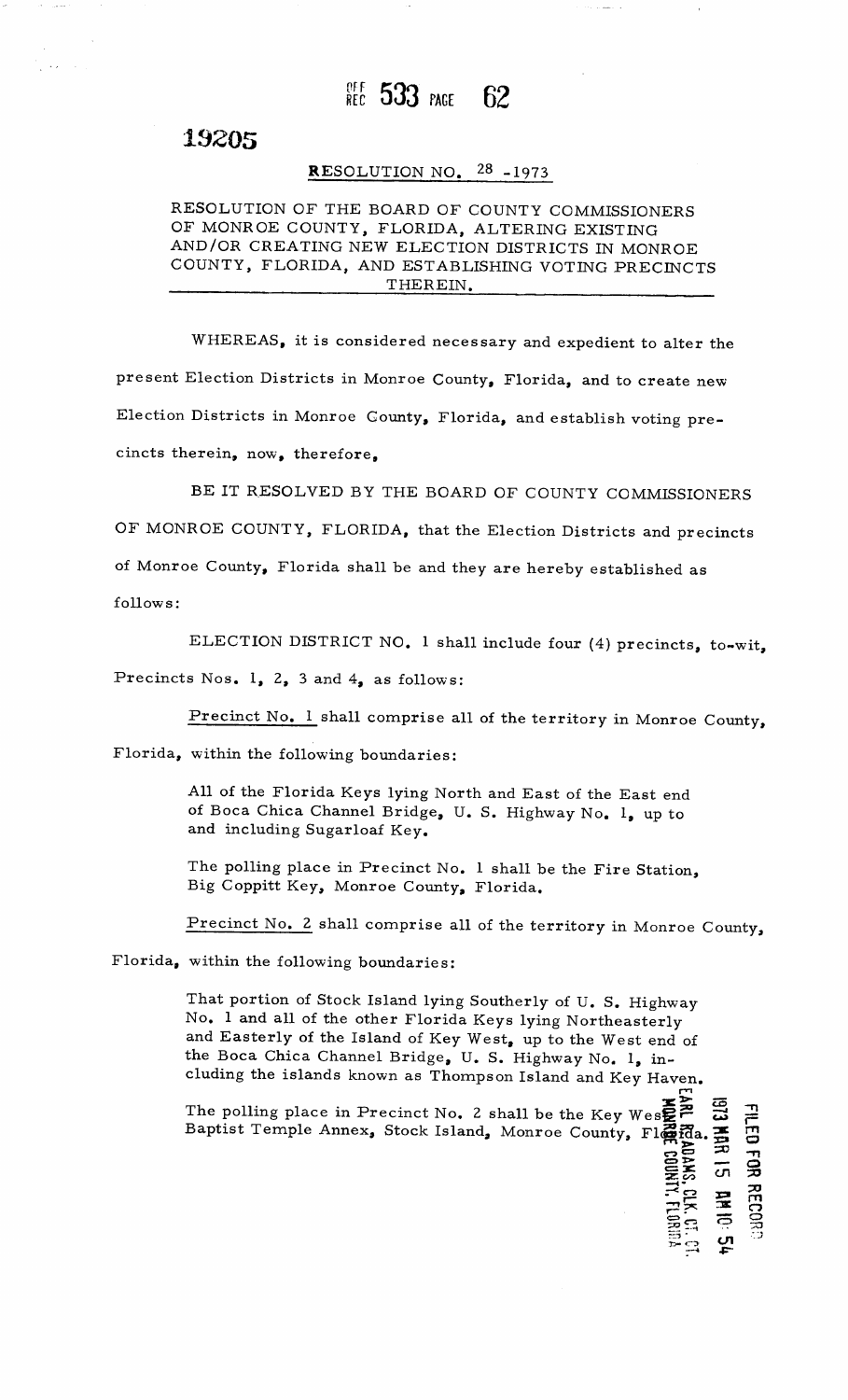### $R$ ec 533 page -63

 $-2-$ 

Precinct No. 3 shall comprise all of the territory in the City of Key West, Florida and Monroe County, Florida, within the following boundaries:

Commencing on the center line of 14th Street projected to<br>the waters of the Bay: thence along said center line in a Commencing on the center line of 14th Street projected the waters of the Bay; thence along said center line in a<br>Southerly direction to where it would intersect the send Commencing on the center line of 14th Street projected to<br>the waters of the Bay; thence along said center line in a<br>Southerly direction to where it would intersect the center<br>line of Roosevelt Boulevard; thence continue al the waters of the Bay; thence along said center line in a<br>Southerly direction to where it would intersect the center<br>line of Roosevelt Boulevard; thence continue along said Southerly direction to where it would intersect the center<br>line of Roosevelt Boulevard; thence continue along said<br>projected center line of 14th Street to where it intersects<br>the conter line of Elaglan Armuse the section i The of Roosevelt Boulevard; thence continue along said<br>projected center line of 14th Street to where it intersect<br>the center line of Flagler Avenue; thence at right angles the center line of Flagler Avenue; thence at right angles along the center line of Flagler Avenue projected to the the center line of Flagler Avenue; thence at right angles<br>along the center line of Flagler Avenue projected to the<br>waters of Cow Key Channel; thence along Cow Key Channel<br>to the center line of H. S. Highers N. (1) along the center line of Flagler Avenue projected to the<br>waters of Cow Key Channel; thence along Cow Key Channe<br>to the center line of U.S. Highway No. 1; thence at right<br>angles along the center line of U.S. Highway No. 1 u waters of Cow Key Channel; thence along Cow Key Channe<br>to the center line of U.S. Highway No. 1; thence at right<br>angles along the center line of U.S. Highway No. 1 up to<br>the East end of Stock Island. to the center line of U. S. I<br>angles along the center line<br>the East end of Stock Island

the East end of Stock Island.<br>The polling place in Precinct No. 3 shall be the Jaycee Club<br>house on Flagler Avenue, in the City of Key West, Florida. house on Flagler Avenue, in the City of Key West, Florida. The polling place in Precinct No. 3 shall be the Jaycee<br>house on Flagler Avenue, in the City of Key West, Flor<br>Precinct No. 4 shall comprise all of the territory in the

City of

Key West, Florida, within the following boundaries:

Precinct No. 4 shall comprise all of the territory in the Ci<br>
t, Florida, within the following boundaries:<br>
Commencing on the center line of White Street projected to<br>
the waters of the Atlantic Ocean; and running thence a the center line of White Street to where it intersects the center line of Flagler Avenue; thence at right angles along the center line of Flagler Avenue projected to the waters of Cow Key Channel. the center line of Flagler Avenue projected to the waters<br>of Cow Key Channel.<br>The polling place in Precinct No. 4 shall be the Key West<br>High School on Flagler Avenue, in the City of Key West

the center line of Flagler Avenue projected to the water<br>of Cow Key Channel.<br>The polling place in Precinct No. 4 shall be the Key We<br>High School on Flagler Avenue, in the City of Key West<br>Florida.

Florida.<br>
Said Election District No. 1 is co-terminus with County Commission-

ers<sup>†</sup> District No. 1.

ELECTION DISTRICT NO. 2 shall include six (6) precincts, to-wit,

ELECTION DISTRICT NO. 2 shall incl<br>Precincts Nos. 5, 6, 7, 8, 9 and 10, as follows Precincts Nos.  $5, 6, 7, 8, 9$  and  $10,$  as follow<br>
<u>Precinct No. 5</u> shall comprise all of t<br>
West, Florida, within the following boundaries

**2**Precinct No. 5 shall comprise all of the territory in the City of Key West, Florida, within the following boundaries:

Commencing on the center line of White Street projected to Commencing on the center line of White Street projected to<br>the waters of the Atlantic Ocean, and running thence along<br>the center line of White Street to where it intersects the<br>center line of United Street; thence at right the center line of White Street to where it intersects the center line of United Street; thence at right angles along communities of the Center line of White Street projected<br>the waters of the Atlantic Ocean, and running thence alo<br>the center line of United Street; thence at right angles along<br>the center line of United Street to where it the center line of United Street to where it intersects the center line of Whitehead Street; thence at right angles in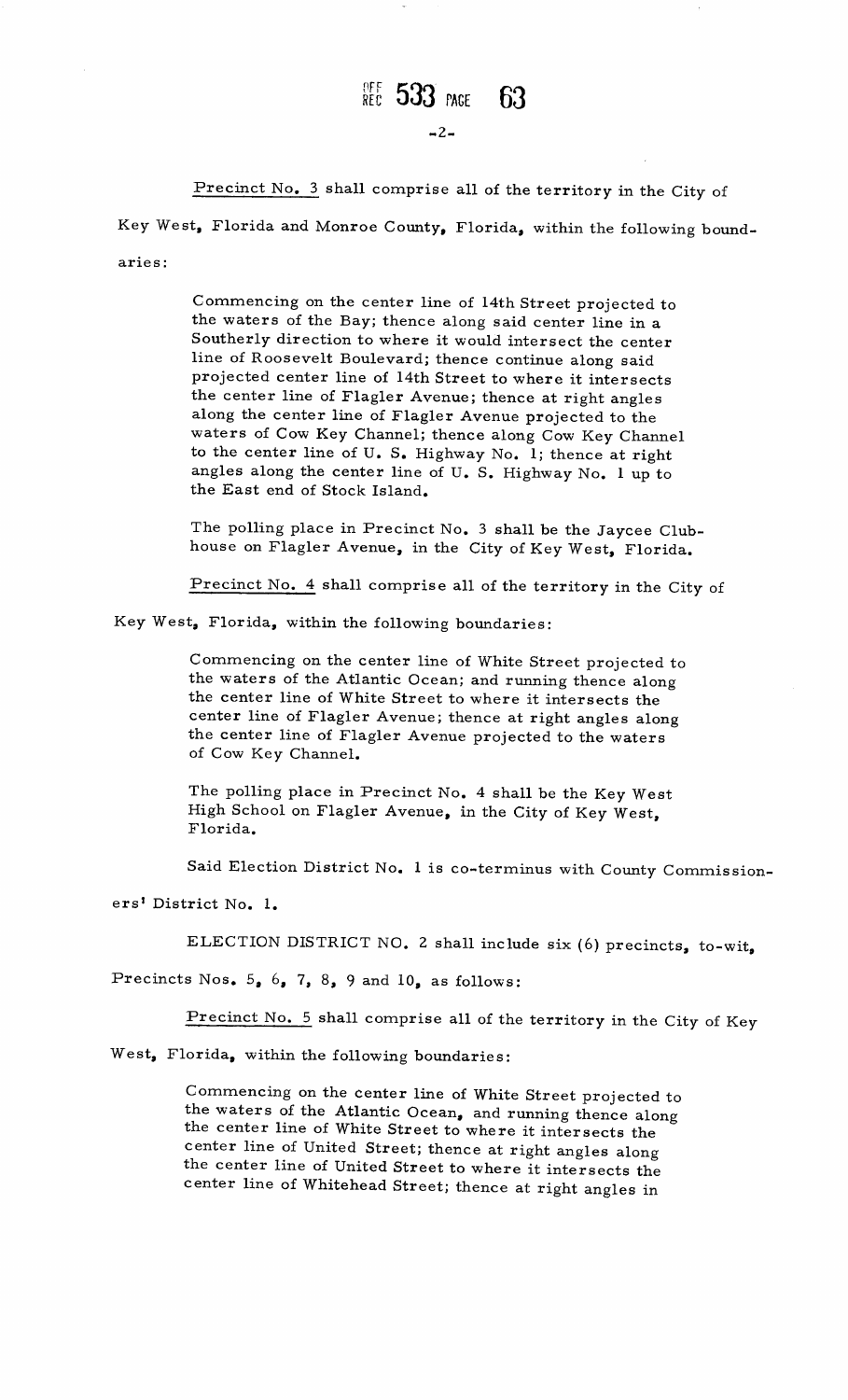a Southerly direction along the center line of Whitehead<br>Street projected to the waters of the Atlantic Ocean.

a Southerly direction along the center line of Whitehead<br>Street projected to the waters of the Atlantic Ocean.<br>The polling place in Precinct No. 5 shall be Glynn Archer<br>Junior High School at the corner of White and United<br> Junior High School at the corner of White and United<br>Streets, in the City of Key West, Florida.<br><u>Precinct No. 6</u> shall comprise all of the territory in the City of Key

West, Florida, within the following boundaries:

orida, within the following boundaries:<br>Commencing at the intersection of the center line of United<br>and Simenter Streets: theree along the center line of United Commencing at the intersection of the center line of United<br>and Simonton Streets; thence along the center line of United Precinct No. 6 shall comprise all of the territory in the City of 3<br>
orida, within the following boundaries:<br>
Commencing at the intersection of the center line of United<br>
and Simonton Streets; thence along the centerline o Street to where it intersects the centerline of Whitehead<br>Street; thence at right angles along the center line of White<br>head Street to where it intersects the center line of Louisa<br>Street: there established angles along th Street; thence at right angles along the center line of White-<br>head Street to where it intersects the center line of Louisa<br>Street; thence at right angles along the center line of Ilouisa<br>Street to where it intersects the head Street to where it intersects the center line of Lo<br>Street; thence at right angles along the center line of I<br>Street to where it intersects the center line of Thomas<br>Street: thence at might angles along the center li Street to where it intersects the center line of Thomas<br>Street; thence at right angles along the center line of Thomas Street to where it intersects the center line of Thomas<br>Street; thence at right angles along the center line of Thoma<br>Street to where it intersects the center line of Amelia Street<br>thence at right angles along the center l Street; thence at right angles along the center line of Thoma<br>Street to where it intersects the center line of Amelia Street<br>themeses it intersects the center line of Fout Street to the thence at right angles along the center line of Amelia Street to where it intersects the center line of Fort Street; thence thence at right angles along the center line of Amelia Stree<br>to where it intersects the center line of Fort Street; thence<br>at right angles along the center line of Fort Street to where to where it intersects the center line of Fort Street; then<br>at right angles along the center line of Fort Street to whe<br>it intersects the center line of Truman Avenue; thence at at right angles along the center line of Fort Street to where<br>it intersects the center line of Truman Avenue; thence at<br>right angles along the center line of Truman Avenue to where it intersects the center line of Truman Avenue; thence at<br>right angles along the center line of Truman Avenue to where<br>it intersects the center line of Simonton Street; thence at right<br>angles along the center line of Simon right angles along the center line of Truman Avenue to wh<br>it intersects the center line of Simonton Street; thence at<br>angles along the center line of Simonton Street to where it angles along the center line of Simonton Street to where it intersects the center line of United Street.

mersects the center line of United Street.<br>The polling place in Precinct No. 6 shall be the N.C.C.S.<br>Building on Duval Street, in the City of Key West, Florida

Building on Duval Street, in the City of Key West, Florida.<br>Precinct No. 7 shall comprise all of the territory in the City of Key

West, Florida, within the following boundaries:

Commencing at the intersection of the center lines of Simon-Commencing at the intersection of the center lines of Simon<br>ton Street and Truman Avenue; thence along the center line Commencing at the intersection of the center lines of Sime<br>ton Street and Truman Avenue; thence along the center line<br>of Truman Avenue to where it intersects the center line of Commencing at the intersection of the center lines of Sime<br>ton Street and Truman Avenue; thence along the center line<br>of Truman Avenue to where it intersects the center line of<br>Fort Street to where it intersects the center of Truman Avenue to where it intersects the center line of<br>Fort Street; thence at right angles along the center line of Angela<br>Street; thence at right angles along the center line of Angel<br>Street to where it intersects the of Truman Avenue to where it intersects the center line of Fort Street; thence at right angles along the center line of Angela Street; thence at right angles along the center line of Angela Street to where it intersects the center line of Duval Street;<br>thence at right angles along the center line of Duval Street Forebureer is where it intersects the center line of Algoritet; thence at right angles along the center line of Duval St.<br>Street to where it intersects the center line of Duval St.<br>thence at right angles along the center l to where it intersects the center line of Southard Streethence at right angles along the center line of Southard thence at right angles along the center line of Southard<br>Street to where it intersects the center line of Simonton inence at right angles along the center line of Duval Street<br>to where it intersects the center line of Southard<br>Street to where it intersects the center line of Simonton<br>Street; thence at right angles along the center line angles along the center line of Southard Street,<br>thence at right angles along the center line of Simonton<br>Street; thence at right angles along the center line of Simo<br>ton Street to where it intersects the center line of Tr ton Street to where it intersects the center line of Truman<br>Avenue.<br>The polling place in Precinct No. 7 shall be the No. 1 Fire<br>House at City Hall, corner of Simonton and Angela Streets

The polling place in Precinct No. 7 shall be the No. 1 Fire House at City Hall, corner of Simonton and Angela Streets, in the City of Key West, Florida.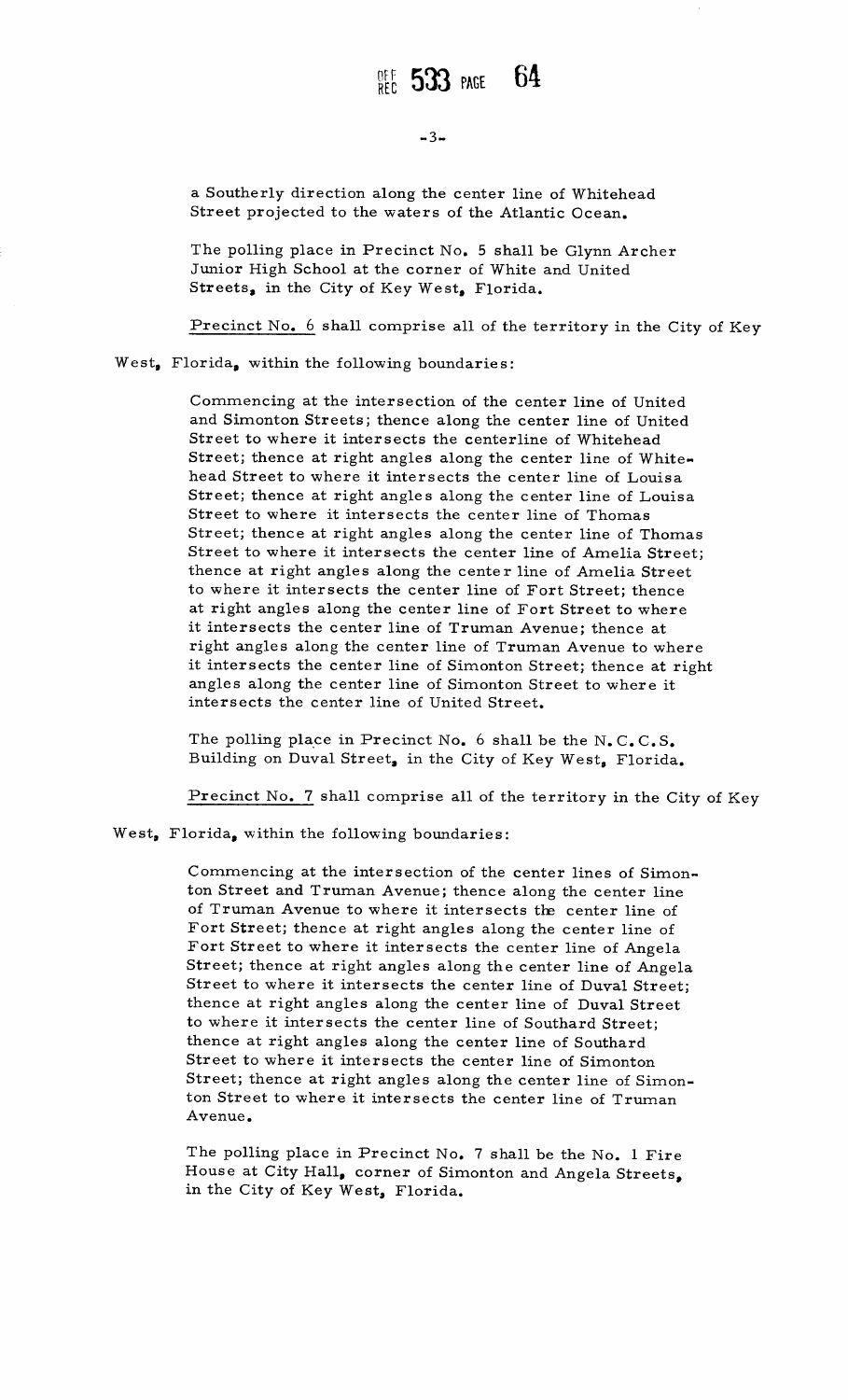### $-4-$

Precinct No. 8 shall comprise all of the territory in the City of Key

West, Florida, within the following boundaries:

Commencing on the center line of Duval Street projected to<br>the waters of the Bay; and running thence along the center<br>line in a Southerly direction to where it intersects the cent. the waters of the Bay; and running thence along the center<br>line in a Southerly direction to where it intersects the center line of Fleming Street; thence at right angles along the center line of Fleming Street to where it intersects the center line line of Fleming Street to where it intersects the center line<br>of William Street; thence at right angles along the center line<br>of William Street to where it intersects the center line of<br>Windson Lane: thence at an angle alo of William Street to where it intersects the center line of Windsor Lane; thence at an angle along the center line of of William Street, thence at right angles along the center line<br>of William Street to where it intersects the center line of<br>Windsor Lane to where it intersects the center lines of Eliza<br>heth and Angela Streets: thence alon Windsor Lane; thence at an angle along the center line<br>Windsor Lane to where it intersects the center lines of<br>beth and Angela Streets; thence along the center line of S<br>Angela Street to where it intersects the center line beth and Angela Streets; thence along the center line of Angela Street to where it intersects the center line of Simonbeth and Angela Streets; thence along the center line of<br>Angela Street to where it intersects the center line of Sir<br>ton Street; thence at right angles along the center line of<br>Simenter Street to all the line Angela Street to where it intersects the center line of S<br>ton Street; thence at right angles along the center line c<br>Simonton Street to where it intersects the center line of<br>Southand Street thence at right angles along th ton bireet, thence at right angles along the center line of<br>Simonton Street to where it intersects the center line of<br>Southard Street thence at right angles along the center line Simonton Street to where it intersects the center line of<br>Southard Street thence at right angles along the center line<br>of Southard Street to where it intersects the center line of<br>Duval Street: thence at right angles along of Southard Street to where it intersects the center line of<br>Duval Street; thence at right angles along the center line of<br>Duval Street to where it intersects the center line of Angela<br>Street: thence at right angles along Duval Street to where it intersects the center line of Angela<br>Street; thence at right angles along the center line of Angela<br>Street to where it intersects the center line of Fort Street.<br>The polling place in Precinct No. 8 Duval Street to where it intersects the center line of Ange<br>Street; thence at right angles along the center line of Ange<br>Street to where it intersects the center line of Fort Street

Street to where i<br>The polling place<br>Court House on V The polling place in Precinct No. 8 shall be the Monroe C<br>Court House on Whitehead Street, in the City of Key West<br>Eleride in Precinct No. 8 shall Court H<br>Florida The polling place in Precinct No. 8 shall be the Monroe County<br>Court House on Whitehead Street, in the City of Key West,<br>Florida.<br>Precinct No. 9 shall comprise all of the territory in the City of Key

Precinct No. 9 shall comprise all of the West, Florida, within the following boundaries

Commencing on the center line of Duval Street projected to the<br>waters of the Bay, and running thence along said center line<br>in a Southerly direction to where it intersects the express li riectic No. y shall comprise all of the territory in the City<br>orida, within the following boundaries:<br>Commencing on the center line of Duval Street projected to t<br>waters of the Bay, and running thence along said center lin orida, within the following boundaries:<br>Commencing on the center line of Duval Street projected to thencers of the Bay, and running thence along said center line<br>in a Southerly direction to where it intersects the center l of Fleming Street; thence at right angles along the center line<br>of Fleming Street to where it intersects the center line of<br>Frances Street; thence at right angles along the center line of Eaton<br>Street; thence at right angl frances Street; thence at right angles along the center line of<br>Frances Street to where it intersects the center line of Eaton<br>Street; thence at right angles along the center line of Eaton Street<br>to where it intersects the of Freming Street to where it intersects the center line of<br>Frances Street; thence at right angles along the center line of Eaton<br>Street; thence at right angles along the center line of Eaton Stre<br>to where it intersects th to where it intersects the center line of Palm Avenue; thence at an angle along the center line of Palm Avenue projected to a Street; thence at right angles along the center line of Eator<br>to where it intersects the center line of Palm Avenue; then<br>an angle along the center line of Palm Avenue projected to<br>point in Garrison Bight where it would in point in Garrison Bight where it would intersect the center<br>line of the entrance of Garrison Bight; thence at right angles line of the entrance of Garrison Bight; thence at right angle<br>along the center line of the entrance to Garrison Bight in a<br>N entrance to a point in Garrison Bight where it would intersect the center<br>line of the entrance of Garrison Bight; thence at right angles<br>along the center line of the entrance to Garrison Bight in a<br>Northeasterly direction along the center line of the entrance to Garrison Bight in a<br>Northeasterly direction projected to the waters of the Bay t<br>a point where said projected center line would intersect the<br>center line of 7th Street was included Northeasterly direction projected to the waters of the Bay<br>a point where said projected center line would intersect th<br>center line of 7th Street projected to the waters of the Bay a point v<br>a point v<br>center 1:<br>The poll<br>Building

eence the of the street projected to the waters of the Bay.<br>The polling place in Precinct No. 9 shall be the Old City Hall ng place in Precinct No. 9 shall be the Old City Ha<br>on Greene Street, in the City of Key West, Florida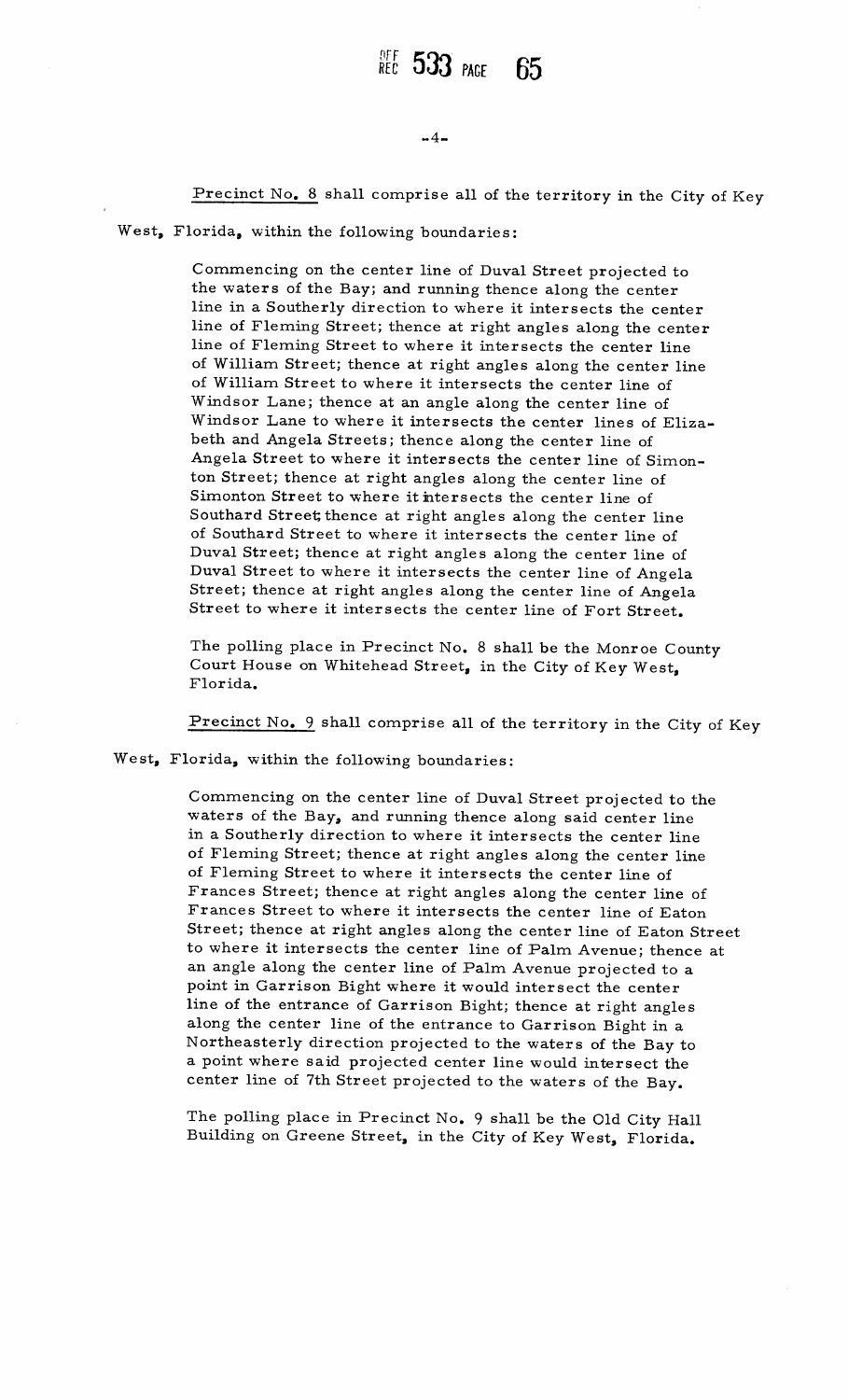-5-<br>Precinct No. 10 shall comprise all of the territory in the City of

Key West, Florida, within the following boundaries:

Commencing on the center line of 7th Street projected to the Commencing on the center line of 7th Street projected to waters of the Bay; thence along said projected center line Commencing on the center line of 7th Street projected to the vaters of the Bay; thence along said projected center line in a Southerly direction to where it would intersect the center line of Roosevelt Boulevard; thence at in a Southerly direction to where it would intersect the<br>center line of Roosevelt Boulevard; thence at right angles<br>along the center line of Roosevelt Boulevard to where it<br>intersects the center line of Truman Avenue; then along the center line of Roosevelt Boulevard to where it along the center line of Roosevelt Boulevard to where it<br>intersects the center line of Truman Avenue; thence alc<br>the center line of Truman Avenue to where it intersects intersects the center line of Truman Avenue; thence along<br>the center line of Truman Avenue to where it intersects<br>the center line of White Street; thence at right angles along the center line of Truman Avenue to where it intersects<br>the center line of White Street; thence at right angles al<br>the center line of Feter Street to where it intersects the the center line of White Street; thence at right angles a<br>the center line of White Street to where it intersects th<br>center line of Eaton Street and Palm Avenue; thence at Interpreted and Palm Avenue; thence at right angles along the center line of Palm Avenue; thence at right angles along the center line of Palm Avenue to where it intersects the center line of Eisenhower Drive and the overn center line of Eaton Street and Palm Avenue; thence at<br>right angles along the center line of Palm Avenue to where<br>it intersects the center line of Eisenhower Drive and the<br>overpass at Garrison Bight; thence continue along line of the overpass at Garrison Bight to a point in the center of the bridge in said Bight; thence at right angles along a  $line$  projected to a overpass at Garrison Bight; thence continue along the centine of the overpass at Garrison Bight to a point in the center of the bridge in said Bight; thence at right angles along a line projected to a point in Garrison Big intersect the center line of the entrance to Garrison Bight;<br>thence at right angles along the center line of the entrance to<br>Garrison Bight in a Northeasterly direction projected to the line projected to a point in Garrison Bight where it would<br>intersect the center line of the entrance to Garrison Bight;<br>thence at right angles along the center line of the entrance t<br>Garrison Bight in a Northeasterly direc of the bridge in said Bight; thence at right angles along a<br>line projected to a point in Garrison Bight where it would<br>intersect the center line of the entrance to Garrison Bight;<br>thence at right angles along the center li waters of the Bay to a point where said projected center line would intersect the center line of 7th Street projected to the waters of the Bay.

The polling place in Precinct No. 10 shall be the Gomez The polling place in Precinct No. 10 shall be the Gomez<br>Building in the 1200 block of Truman Avenue, in the City of<br>Key West, Florida The polling place i<br>Building in the 120<br>Key West, Florida building in the 1200 block of Truman Avenue, in the City of<br>Key West, Florida.<br>Said Election District No. 2 is co-terminus with County Commission The polling place in Precinct No. 10 shall be the Gomez<br>Building in the 1200 block of Truman Avenue, in the City of<br>Key West, Florida.<br>Said Election District No. 2 is co-terminus with County Commissic<br>rict No. 2.<br>ELECTION

Said El<br>ers<sup>†</sup> District No

ELECTION DISTRICT NO. 3 shall include six (6) precincts, to-wit,<br>Nos. 11, 12, 13, 14, 15 and 16, as follows:<br>Precinct No. 11 shall comprise all of the territory in the City of

Precinct Nos. 11, 12, 13, 14, 15 and 16, as follows:

Key West, Florida, within the following boundaries:

Commencing at the intersection of the center line of Fleming Commencing at the intersection of the center line of Flemin<br>and William Streets; thence along the center line of William of the center line of Fleming<br>Commencing at the intersection of the center line of Fleming<br>and William Streets; thence along the center line of William<br>Street to where it intersects the center line of Windsor Lane<br>thence a Street to where it intersects the center line of Windsor Lane;<br>thence at an angle along the center line of Windsor Lane to where it intersects the center line of Passover Lane; thence at an angle along the center line of Passover Lane to where thence at an angle along the center line of Windsor Lane to<br>where it intersects the center line of Passover Lane to where<br>at an angle along the center line of Passover Lane to where<br>it intersects the center line of Angela thence along the center line of Angela Street to where it intersects the center line of White Street; thence at right angles along the center line of White Street to where it intersects the center line of Eaton Street; thence at right angles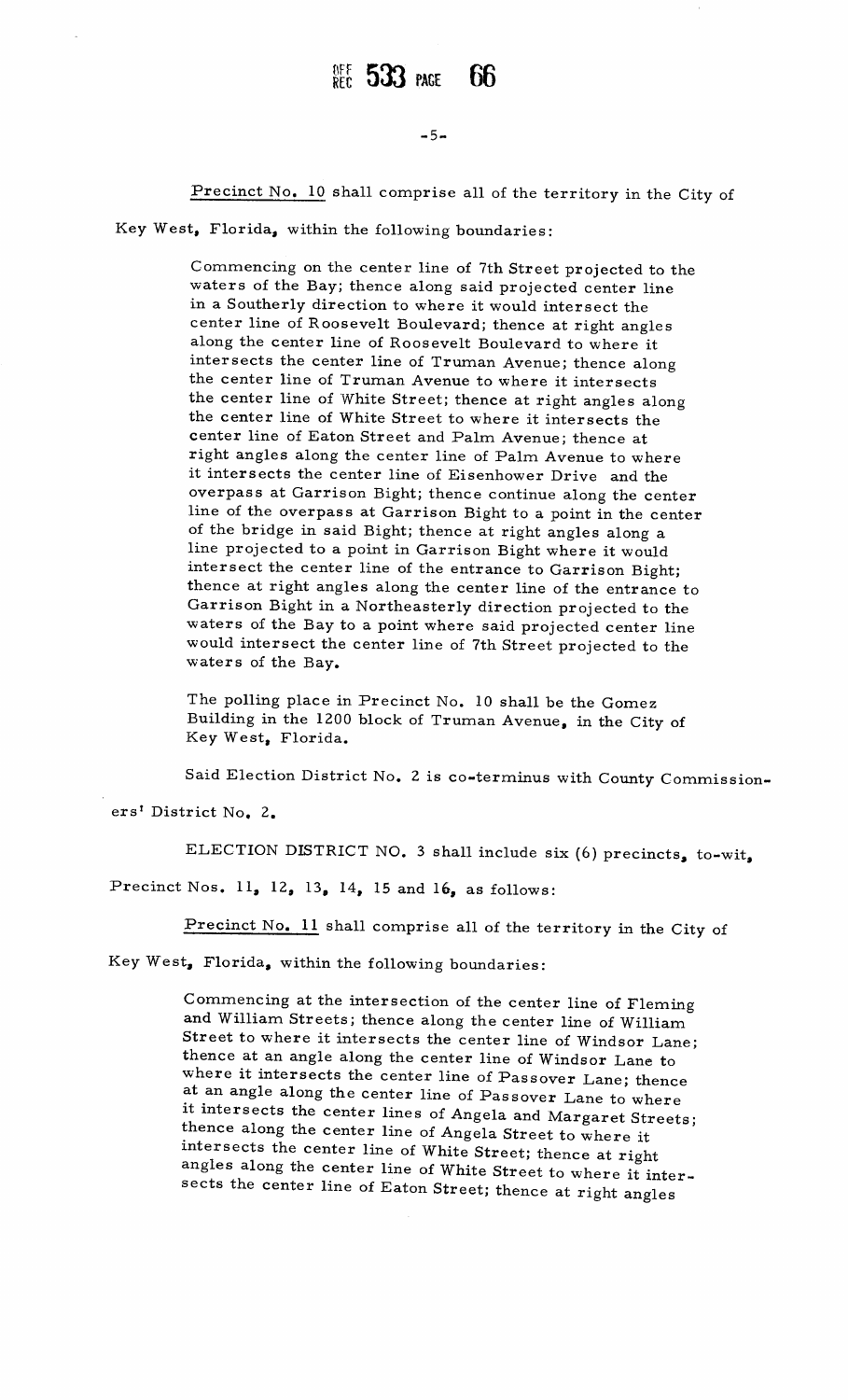-6-<br>along the center line of Eaton Street to where it intersects<br>the center line of Frances Street; thence at right angles along the center line of Eaton Street to where it interse<br>the center line of Frances Street; thence at right angles<br>along the center line of Frances Street to where it inter the center line of Frances Street; thence at right angles along the center line of Frances Street to where it intersects the center line of Fleming Street; thence at right angles ation of Frances Street; thence at right angles<br>along the center line of Frances Street; thence at right angles<br>along the center line of Fleming Street; thence at right angle<br>along the center line of Fleming Street to wher the center line of Frances Street<br>along the center line of Frances<br>sects the center line of Fleming<br>along the center line of Fleming<br>the center line of William Street

of Concern Minim Street<br>The polling place in Precinct No. 11 shall be 1129 Fleming<br>Street in the City of Key West, Florida The polling place in Precinct No. 11 sha<br>Street, in the City of Key West, Florida

Precinct No. 12 shall comprise all of the territory in the City of Key

West, Florida, within the following boundaries:

Commencing at the intersection of the center lines of White Commencing at the intersection of the center lines of White and Angela Streets; thence along the center line of Angela<br>Street to where it intersects the center lines of Manuaut Precinct No. 12 shall comprise all of the territory in the<br>orida, within the following boundaries:<br>Commencing at the intersection of the center lines of Wh<br>and Angela Streets; thence along the center line of Angela<br>Street Street to where it intersects the center lines of Margaret<br>Street and Passover Lane; thence at an angle along the center<br>line of Passover Lane to where it intersects the center line Commencing at the intersection of the center lines of White<br>and Angela Streets; thence along the center line of Angela<br>Street to where it intersects the center lines of Margaret<br>Street and Passover Lane; thence at an angle Street and Passover Lane; thence at an angle along the center<br>line of Passover Lane to where it intersects the center line<br>of Windsor Lane; thence at an angle along the center line of<br>Windsor Lane to where it intersects th of Windsor Lane; thence at an angle along the center line of<br>Windsor Lane to where it intersects the center lines of Eliza-<br>beth and Angela Streets; thence along the center line of Angela<br>Street to releve it intersects the Street to where it intersects the center lines of wargaret<br>Street and Passover Lane; thence at an angle along the center<br>line of Windsor Lane; thence at an angle along the center line of<br>Windsor Lane to where it intersects beth and Angela Streets; thence along the center line of Angels<br>Street to where it intersects the center line of Simonton Street<br>thence at right angles along the center line of Truman Ayenue; then of Windsor Lane; thence at an angle along the center line of<br>Windsor Lane to where it intersects the center lines of Eliza-<br>beth and Angela Streets; thence along the center line of Angela<br>Street to where it intersects the to where it intersects the center line of Truman Avenue; thence<br>at right angles along the center line of Truman Avenue to where<br>it intersects the center line of White Street; thence at right thence at right angles along the center line of Simonton Street at right angles along the center line of Truman Avenue to whit intersects the center line of White Street; thence at right<br>angles along the center line of White Street to where it inter<br>sects the center line of Angola Stre it intersects the center line of White<br>angles along the center line of White<br>sects the center line of Angela Street

The polling place in Precinct No. 12 shall be 900 Frances Street, at the corner of Olivia and Frances Streets, in the City of Key West, Florida.

Precinct No. 13 shall comprise all of the territory in the City of Key

West, Florida, within the following boundaries:

Precinct No. 13 shall comprise all of the territory in the City<br>
orida, within the following boundaries:<br>
Commencing at the intersection of the center lines of Truman<br>
Avenue and Simonton Street; thence along the center li Commencing at the intersection of the center lines of Truman<br>Avenue and Simonton Street; thence along the center line of<br>Truman Avenue to where it intersects the center line of White Avenue and Simonton Street; thence along the center line of Where it intersects the center line of White Street; thence at right angles along the center line of White Truman Avenue to where it intersects the center line of White<br>Street; thence at right angles along the center line of White<br>Street to where it intersects the center line of United Street<br>thence at right angles along the se Street; thence at right angles along the center line of White<br>Street to where it intersects the center line of United Street;<br>thence at right angles along the center line of United Street to<br>mhane it intersects the senter Street to where it intersects the center line of United Street;<br>thence at right angles along the center line of United Street t<br>where it intersects the center line of Simonton Street; thence thence at right angles along the center line of United Stre<br>where it intersects the center line of Simonton Street; the<br>at right angles along the center line of Faumer Are and<br>where it intersects the center line of Faumer where it intersects the center line of Simonton Street; thence<br>at right angles along the center line of Simonton Street to<br>where it intersects the center line of Truman Avenue.<br>The polling place in Precinct No. 13 shall be

The polling place in Precinct No. 13 shall be the No. 3 Fire House at the corner of Grinnell and Virginia Streets, in the City of Key West, Florida.

Precinct No. 14 shall comprise all of the territory in the City of Key

West, Fibrida, within the following boundaries: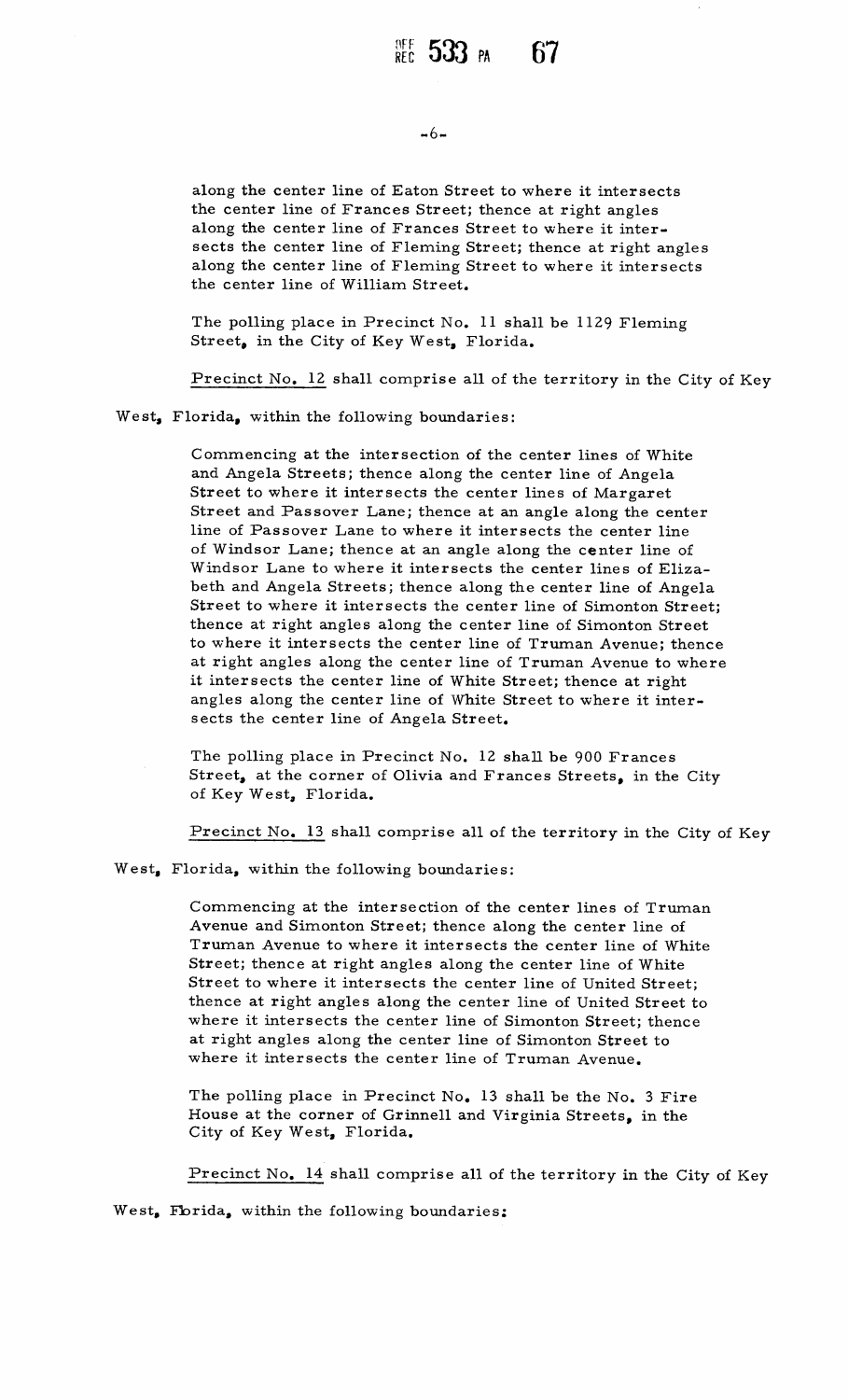Commencing at the intersection of the center lines of White<br>Street and Truman Avenue: thence along the center line of Street and Truman Avenue; thence along the center line of Truman Avenue to where it intersects the center lines of Commencing at the intersection of the center lines of Wh<br>Street and Truman Avenue; thence along the center line of<br>Truman Avenue to where it intersects the center lines of<br>Eisenhower Drive and Roosevelt Boulevard; thence a Truman Avenue to where it intersects the center lines of<br>Eisenhower Drive and Roosevelt Boulevard; thence along the Street and Truman Avenue; thence along the center lines of white<br>Street and Truman Avenue; thence along the center lines of<br>Eisenhower Drive and Roosevelt Boulevard; thence along the<br>center line of Roosevelt Boulevard to w Street and Truman Avenue; thence along the center line of<br>Truman Avenue to where it intersects the center lines of<br>Eisenhower Drive and Roosevelt Boulevard; thence along the<br>center line of George Street; thence at right an I ruman Avenue to where it intersects the center lines of<br>Eisenhower Drive and Roosevelt Boulevard; thence along the<br>center line of George Street; thence at right angles along the<br>center line of George Street to where it i center line of George Street; thence at right angles along the<br>center line of George Street to where it intersects the center<br>line of Flagler Avenue; thence at right angles along the center<br>line of Flagler Avenue to where center line of Roosevelt Boulevard to where it intersects the<br>center line of George Street; thence at right angles along the<br>center line of Flagler Avenue; thence at right angles along the cent<br>line of Flagler Avenue to wh line of Flagler Avenue; thence at right angles along the center line of Flagler Avenue to where it intersects the center line<br>of White Street; thence at right angles along the center line<br>of White Street to where it inters center line of George Street to where it intersects the dine of Flagler Avenue; thence at right angles along the center of White Street; thence at right angles along the center of White Street to where it intersects the ce of White Street to where it intersects the center line of Truman Avenue.

The polling place in Precinct No. 14 shall be May Sands School<br>Annex, at the corner of United and Tropical Streets, in the<br>City of Koy Wost, Elerida Annex, at the corner of United and Tropical Streets, in the City of Key West, Florida.

Precinct No. 15 shall comprise all of the territory in the City of Key

West, Florida, within the following boundaries:

Commencing at the intersection of the center lines of Roose-Commencing at the intersection of the center lines of Roose-<br>velt Boulevard and George Street; thence along the center line<br>of Roosevelt Boulevard to where it intersects the center line Commencing at the intersection of the center lines of Roose<br>velt Boulevard and George Street; thence along the center li<br>of Roosevelt Boulevard to where it intersects the center line<br>of MeaMillan Drive (formearly because a of Roosevelt Boulevard to where it intersects the center line<br>of MacMillan Drive (formerly known as 5th Street); thence along the center line of MacMillan Drive (formerly known as f MacMillan Drive (formerly known as 5th Street); thence<br>long the center line of MacMillan Drive (formerly known<br>th Street) to where it intersects the center line of Flagler 5th Street) to where it intersects the center line of Flagler<br>Avenue; thence at right angles along the center line of Flagler Avenue; thence at right angles along the center line of Flagler<br>Avenue to where it intersects the center line of George Street; Avenue; thence at right angles along the center line of Flagler<br>Avenue to where it intersects the center line of George Street;<br>thence at right angles along the center line of George Street to Avenue to where it intersects the center line of George St.<br>thence at right angles along the center line of George Stre<br>where it intersects the center line of Roosevelt Boulevard

where it intersects the center line of Roosevelt Boulevard.<br>The polling place in Precinct No. 15 shall be the George Allen where it intersects the center line of Roosevelt Boulevard.<br>The polling place in Precinct No. 15 shall be the George Aller<br>Apartments Rental Office, 1823 Fogarty Avenue in the City of<br>Kev West. Florida. Key West, Florida. Apartments Rental Office, 1823 Fogarty Avenue in the City of<br>Key West, Florida.<br><u>Precinct No. 16</u> shall comprise all of the territory in the City of Key

West, Florida, within the following boundaries:

Precinct No. 16 shall comprise all of the territory in the City of Key<br>lorida, within the following boundaries:<br>Commencing on the center line of 14th Street projected to the<br>waters of the Bay; thence along said projected c Commencing on the center line of 14th Street projected to the waters of the Bay; thence along said projected center line in a Southerly direction to where it would intersect the center line. Commencing on the center line of 14th Street projected to the<br>waters of the Bay; thence along said projected center line in a<br>Southerly direction to where it would intersect the center line<br>of Roosevelt Boulevard; thence c orida, within the following boundaries:<br>Commencing on the center line of 14th Street projected to the<br>waters of the Bay; thence along said projected center line in a<br>Southerly direction to where it would intersect the cent waters of the Bay; thence along said projected center line in a<br>Southerly direction to where it would intersect the center line<br>of Roosevelt Boulevard; thence continue along the center line<br>of 14th Street to where it inter Avenue; thence at right angles along the center line of Flagler<br>Avenue to where it intersects the center line of MacMillan  $\bm{\texttt{ Drive}}$ reflace along the center levelt Boulevard; thence continue along the center line of Flag<br>Street to where it intersects the center line of Flag<br>thence at right angles along the center line of Flag<br>to where it intersects the of the Bay, thence along said projected center line if<br>iy direction to where it would intersect the center line<br>sevelt Boulevard; thence continue along the center line<br>Street to where it intersects the center line of Flagl of 14th Street to where it intersects the center line of Flagle<br>Avenue; thence at right angles along the center line of Flagle<br>Avenue to where it intersects the center line of MacMillan<br>Drive (formerly known as 5th Street) bun street) to where it intersects the center line of Roose<br>Boulevard; thence at right angles along the center line of  $\frac{1}{2}$  conter  $\frac{1}{2}$  in the Street) to where  $\begin{array}{c} \text{there is} \ \text{there is} \ \text{there is} \ \text{there is} \ \text{there is} \ \text{conver} \end{array}$ ntersects the center line of MacMillan<br>wn as 5th Street); thence at right angles<br>of MacMillan Drive (formerly known as<br>it intersects the center line of Roosevelt<br>right angles along the center line of **Drive (10)**<br>along the<br>5th Street<br>Boulevard<br>Roosevelt<br>7th Street Roosevelt Boulevard to where it intersects the center line of<br>7th Street; thence at right angles along the center line of 7th long the center line of MacMillan Drive (formerly known as<br>th Street) to where it intersects the center line of Roosevel<br>soulevard; thence at right angles along the center line of<br>coosevelt Boulevard to where it intersects Street projected to the waters of the Bay including Sigsbee Park.

The polling place in Precinct No. 16 shall be Poinciana Elementary School on 14th Street, in the City of Key West, Florida.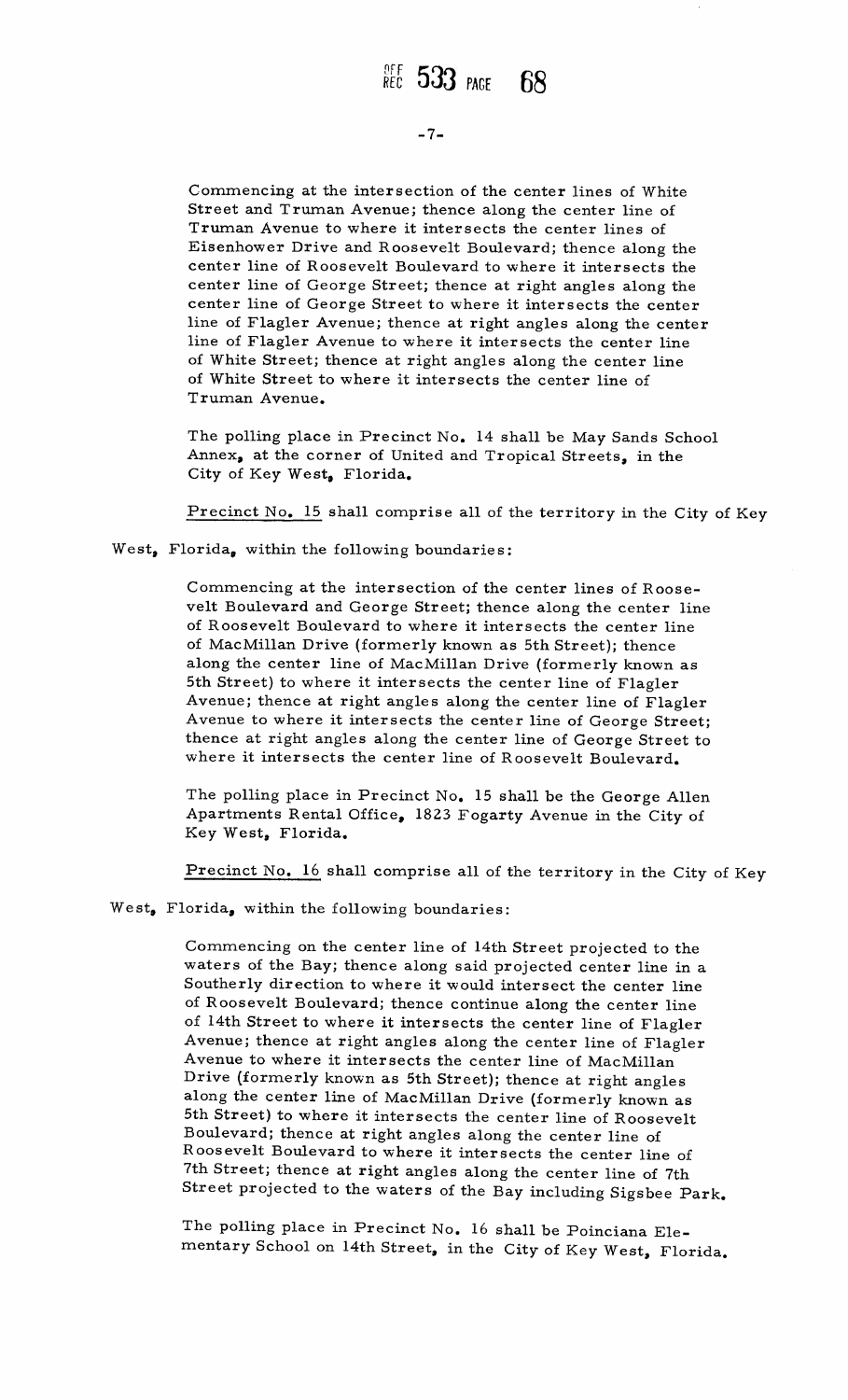$-8-$ <br>Said Election District No. 3 is co-terminus with County Commissioners' District No. 3.

ELECTION DISTRICT NO. 4 shall include four (4) precincts, to-wit, Precinct Nos.  $17_a$  18, 19 and 20, as follows:

Precinct No. 17 shall comprise all of the territory in Monroe County,

Florida, within the following boundaries:

All of the Florida Keys lying North and East of Sugarloaf Key, up to and including No Name Key and Big Pine Key.

Key, up to and including No Name Key and Big Pine Key.<br>The polling place in Precinct No. 17 shall be the Fire House<br>at Big Pine Key, Monroe County, Florida.

at Big Pine Key, Monroe County, Florida.<br>Precinct No. 18 shall comprise all of the territory in Monroe County,

Florida, within the following boundaries:

Beginning with Spanish Harbor Keys, and including all the Beginning with Spanish Harbor Keys, and including all the<br>Keys in Monroe County, Florida, North and East of Spanish Beginning with Spanish Harbor Keys, and including all the<br>Keys in Monroe County, Florida, North and East of Spani<br>Harbor Keys up to Key Vaca; and that portion of Key Vaca<br>West of the following described boundary line: Harbor Keys up to Key Vaca; and that portion of Key Vaca,<br>West of the following described boundary line:<br>Commencing on the center line of 74th Street projected to the<br>waters of the Atlantic Ocean; thence along said project

West of the following described boundary line:<br>
Commencing on the center line of 74th Street projected to the<br>
waters of the Atlantic Ocean; thence along said projected center<br>
line to where it intersects the center line o line to where it intersects the center line of U.S. I<br>No. 1; thence at an angle along the center line of U.<br>No. 1 in a Westerly direction to where it intersects No. 1; thence at an angle along the center line of U.S. Highway.<br>No. 1 in a Westerly direction to where it intersects the center c Ocean;<br>sects the<br>ingle alor<br>direction<br>evard: th r line of 74th Street projected to the<br>
ean; thence along said projected center<br>
i the center line of U. S. Highway<br>
along the center line of U. S. Highway<br>
tion to where it intersects the center  $\lim\mathrm{e\,\, of\,\, }U$ waters of the Atlantic Ocean; thence along said projected cent<br>line to where it intersects the center line of U.S. Highway<br>No. 1; thence at an angle along the center line of U.S. Highw<br>No. 1 in a Westerly direction to wher No. I in a Westerly direction to where it intersects the centine of Aviation Boulevard; thence at an angle along the centine of Aviation Boulevard to where it intersects the center line of Aviation Boulevard to where it intersects the center<br>line of Harbor Drive; thence at right angles along the center line of Harbor Drive projected to the waters of the Bay.

The polling place in Precinct No. 18 shall be the Chamber of Commerce Building, at Marathon, Monroe County, Florida.

Precinct No. 19 shall comprise all of the territory in Monroe County,

Florida, within the following boundaries:

That portion of Key Vaca lying East of the following described boundary line:

boundary line:<br>Commencing on the center line of 74th Street projected to the<br>Waters of the Atlantic Ossan; thenes along the said way in the Commencing on the center line of 74th Street projected to the waters of the Atlantic Ocean; thence along the said projected center line to where it intersects the center line of U.S. Hi waters of the Atlantic Ocean; thence along the said projected<br>center line to where it intersects the center line of U.S. High<br>way No. 1; thence at an angle along the center line of U.S.<br>Highway No. 1 in a Westerly dimentio waters of the Atlantic Ocean; thence along the said projected<br>center line to where it intersects the center line of  $U_{\bullet}$  S. High<br>way No. 1; thence at an angle along the center line of  $U_{\bullet}$  S.<br>Highway No. 1 in a West way No. 1; thence at an angle along the center line of U.S.<br>Highway No. 1 in a Westerly direction to where it intersects<br>the center line of Aviation Boulevard; thence at an angle along<br>the center line of Aviation Boulevard Example 1 intersects the center line of  $\cup$ , S, I<br>way No, 1; thence at an angle along the center line of  $\cup$ , S,<br>Highway No, 1 in a Westerly direction to where it intersect<br>the center line of Aviation Boulevard; thence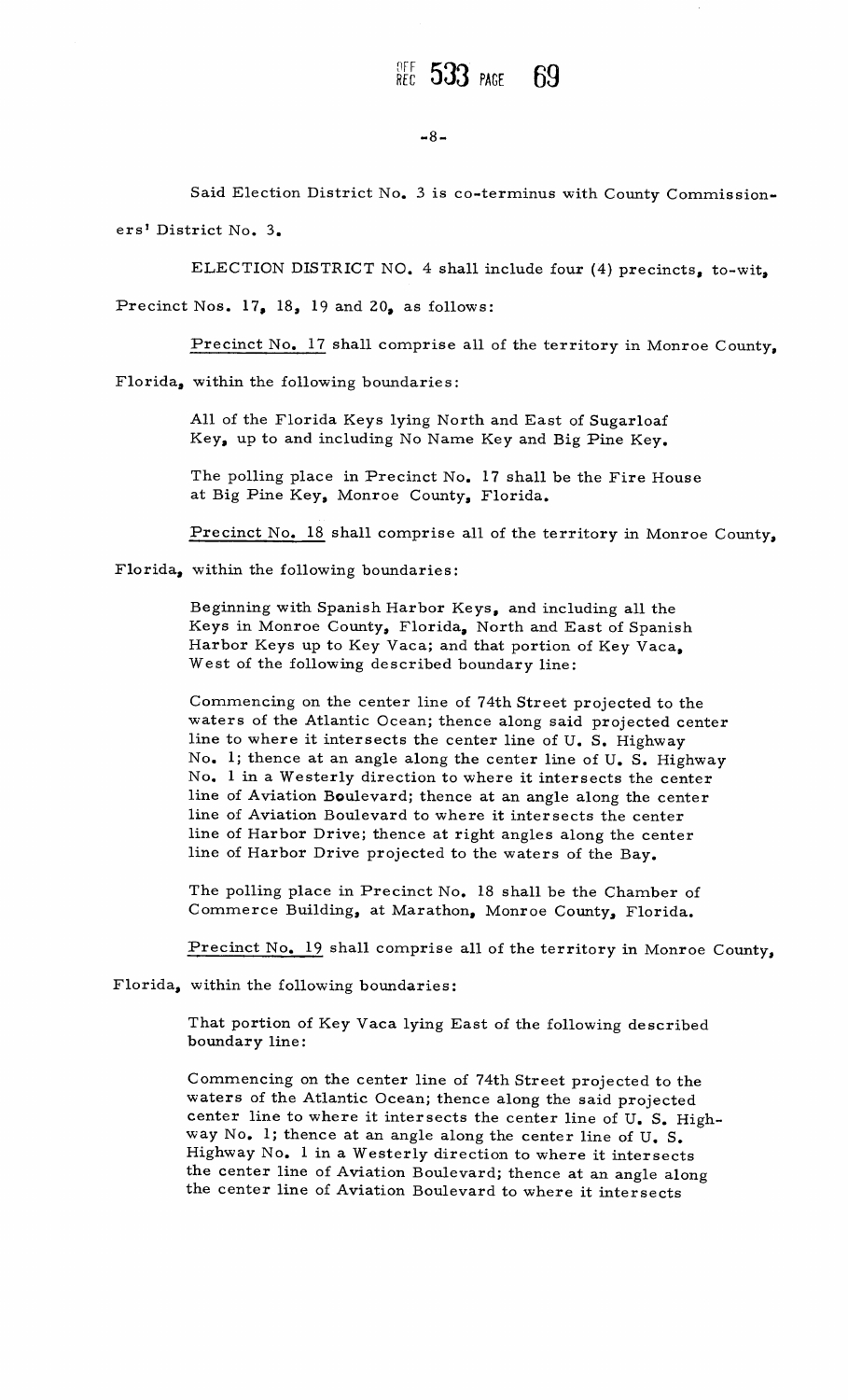## $-9-$

the center line of Harbor Drive; thence at right angles along<br>the center line of Harbor Drive projected to the waters of<br>the Bay; the Bay;

and all of the Florida Keys lying North and East of Vaca Cut and all of the Florida Keys lying North and East of Vaca (<br>Bridge, up to Crawl Key No. 5, and that portion of Crawl<br>Key No. 5 lying South and West of Banana Boulevard on Bridge, up to Crawl Key No. 5, and that portion of Cra<br>Key No. 5 lying South and West of Banana Boulevard on Key No. 5 lying South and West of Banana Boulevard on said Key.

The polling place in Precinct No. 19 shall be the "Wreck The polling place in Precinct No. 19 shall be the "Wreck<br>Room" at the Salty Dog Motor Lodge, at Marathon Shores<br>Monroe County, Florida.

Monroe County, Florida.<br>Precinct No. 20 shall comprise all of the territory in Monroe County,

Florida, within the following boundaries:

That portion of Crawl Key No. 5 lying North and East of That portion of Crawl Key No. 5 lying North and East of<br>Banana Boulevard on said Key, and all of the Florida Keys lying North and East of Crawl Key No. 5, up to, but not including Long Key. That portion of Cra<br>Banana Boulevard<br>lying North and Ea<br>including Long Key

The polling place in Precinct No. 20 shall be the Fire House at Conch Key, Monroe County, Florida.

Said Election District No. 4 is co-terminus with County Commissioners<sup>1</sup>

District No. 4.

ELECTION DISTRICT NO. 5 shall include three (3) precincts, to-wit,

Precinct Nos. 21, 22 and 23, as follows:

Precinct No. 21 shall comprise all of the territory in Monroe County,

 $Florida$ , within the following boundaries:

All those Keys from Long Key up to, but not including Plantation Key.

tion Key.<br>The polling place in Precinct No. 21 shall be the Fire House The polling place in Precinct No. 21 sh:<br>at Islamorada, Monroe County, Florida

at Islamorada, Monroe County, Florida.<br>Precinct No. 22 shall comprise all of the territory in Monroe County,

Florida, within the following boundaries:

All those Keys from Plantation Key to that part of Key Largo All those Keys from Pl<mark>ant</mark>ation Key to that part of Key<br>which is South of the following described boundary line All those Keys from Plantation Key to that part of Key Large<br>which is South of the following described boundary line:<br>Commencing on the center line of Lobster Lane projected to<br>the waters of the Atlantic Ocean; thence alon

Commencing on the center line of Lobster Lane projected to<br>Commencing on the center line of Lobster Lane projected to<br>the waters of the Atlantic Ocean; thence along said projected<br>center line to where it intersects the cen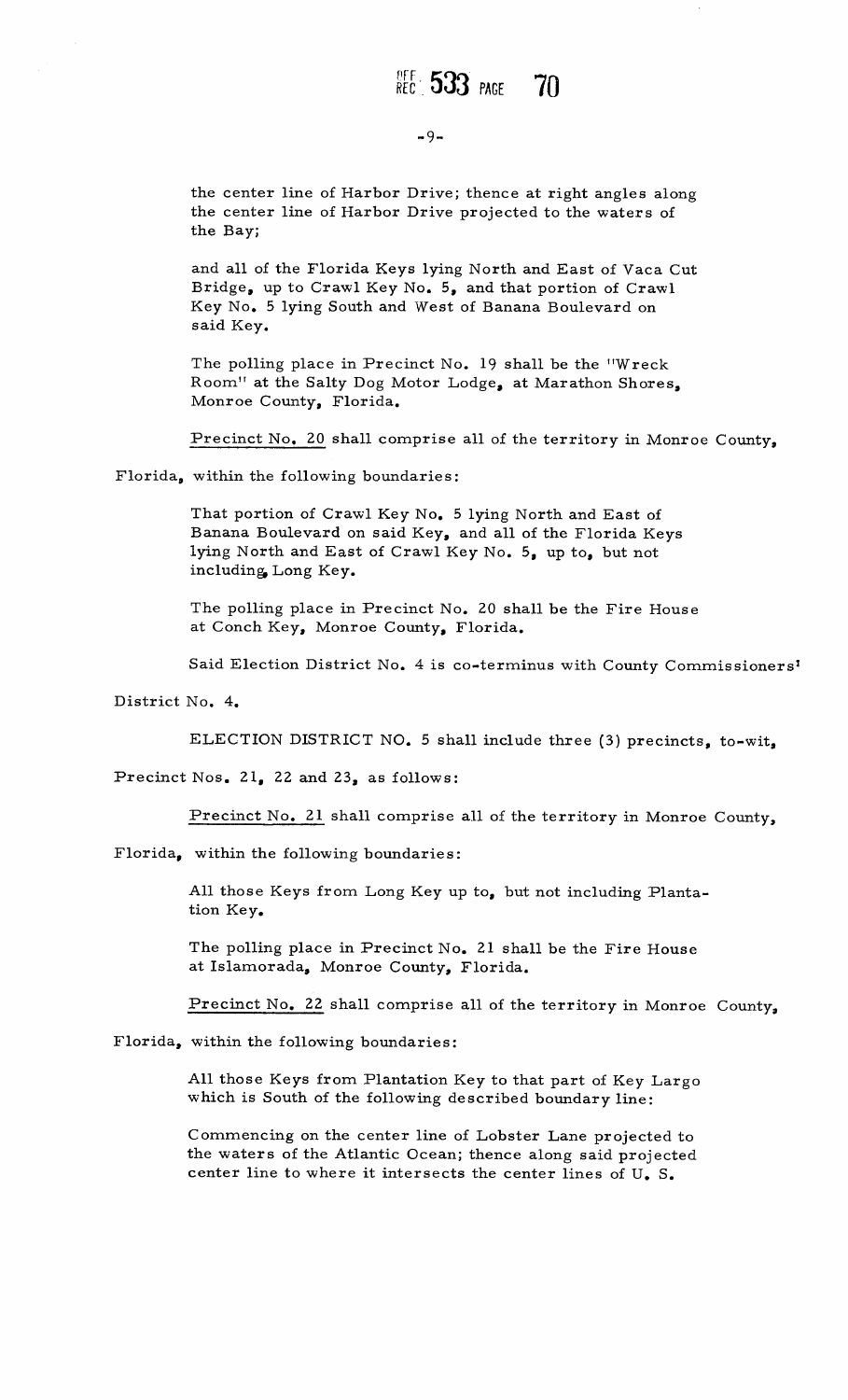# REC 533 PAGE

-10-<br>Highway No. 1 and South Bay Harbor Drive; thence along the center line of South Bay Harbor Drive projected to the waters of the Bay.

The polling place in Precinct No. 22 shall be the Fire House at Tavernier, Monroe County, Florida.

Precinct No. 23 shall comprise all of the territory in Monroe County,

Precinct No. 23 shall comprise<br>Florida, within the following boundaries

within the following boundaries<br>All that portion of Key Largo<br>described boundary line: within the following bou<br>All that portion of Key l<br>described boundary line

All that portion of Key Largo which is North of the following<br>described boundary line:<br>Commencing on the center line of Lobster Lane projected to<br>the waters of the Atlantic Ocean; thence along the said pro-Commencing on the center line of Lobster Lane projected to the waters of the Atlantic Ocean; thence along the said prothe waters of the Atlantic Ocean; thence along the said pro-<br>jected center line to where it intersects the center lines of Commencing on the center line of Lobster Lane projected<br>the waters of the Atlantic Ocean; thence along the said pr<br>jected center line to where it intersects the center lines<br>U. S. Highway No. 1 and South Bay Harbor Drive; U. S. Highway No. 1 and South Bay Harbor Drive; thence along the center line of South Bay Harbor Drive projected to the waters of the Bay;

the waters of the Bay;<br>and all of that area in Monroe County, Florida situate upon<br>the mainland of the State of Florida. the mainland of the State of Florida.<br>The polling place in Precinct No. 23 shall be the Civic Club

Building at Key Largo, Monroe County, Florida. Ine poinng place in Precinct No. 25 shall be the Civic Club<br>Building at Key Largo, Monroe County, Florida.<br>Said Election District No. 5 is co-terminus with County Commission

Building at Key Largo, Monroe County, Florida.<br>Said Election District No. 5 is co-terminus with County Commission-<br>rict No. 5.<br>BE IT FURTHER RESOLVED BY SAID BOARD that this Resolution be<br>in the Besistry of Deals in the ef

ers<sup>t</sup> District No. 5.

BE IT FURTHER RESOLVED BY SAID BOARD that this Resolution be<br>recorded in the Registry of Deeds in the office of the Clerk of the Circuit Court

recorded in the Registry of Deeds in the office of the Clerk of the Circuit Cour<br>of the Sixteenth Judicial Circuit of Florida, in and for Monroe County, and the

or the Sixteenth Judicial Circuit of Florida, in and for Monroe County, and the<br>same be published in the Key West Citizen, a newspaper published in Monroe same be published in the Key West Citizen, a newspaper published<br>County, Florida, once each week for four (4) consecutive weeks

DATED March 13, 1973.